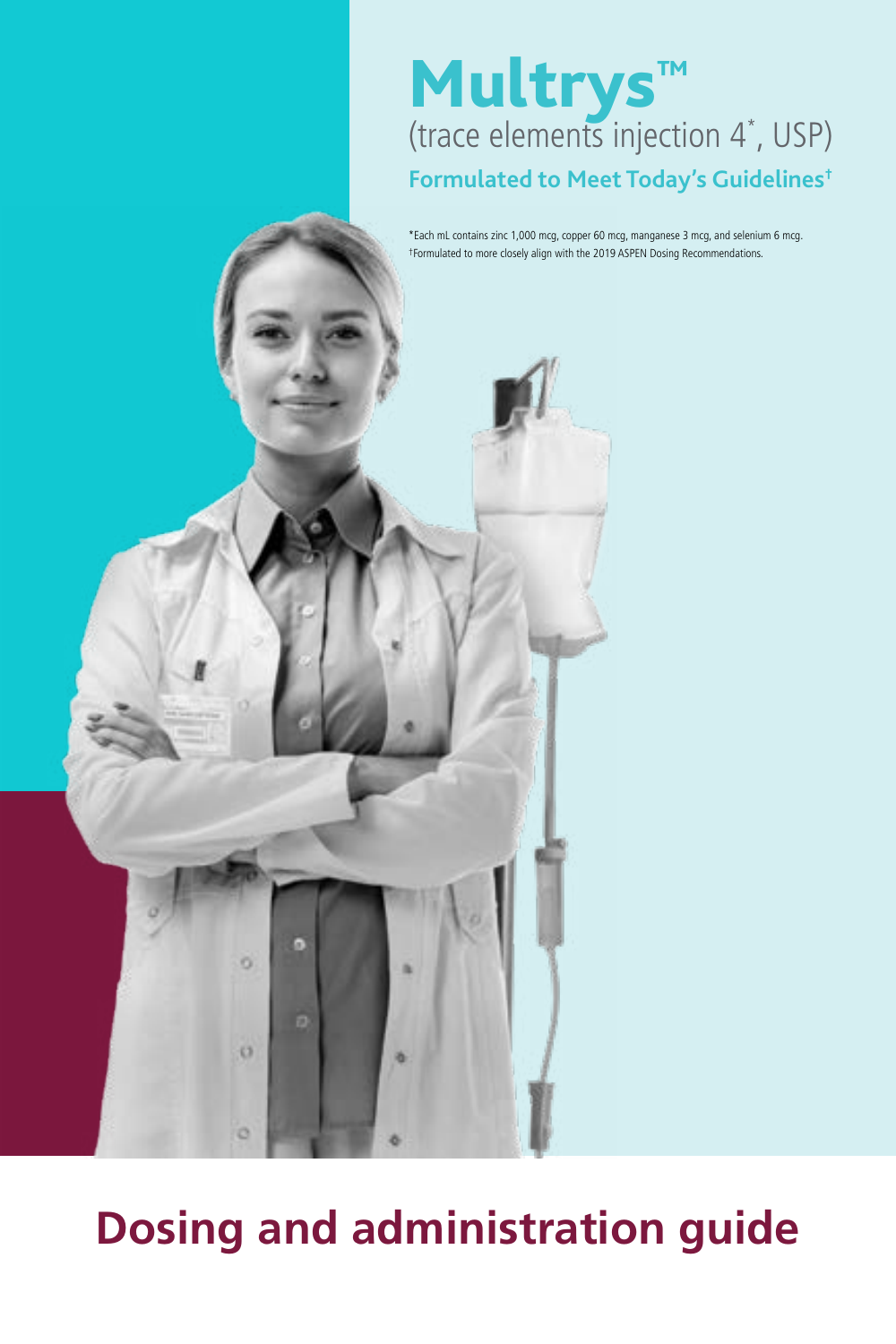



## **An FDA-approved multi-trace elements injection for neonatal and pediatric patients weighing less than 10 kg**

**Multrys™** (trace elements injection 4\*, USP) is a combination of trace elements (zinc sulfate, cupric sulfate, manganese sulfate, and selenious acid) indicated in neonatal and pediatric patients weighing less than 10 kg as a source of zinc, copper, manganese, and selenium for parenteral nutrition when oral or enteral nutrition is not possible, insufficient, or contraindicated.<sup>1</sup>

## • **Aligns with current treatment guidelines**

Multrys has been specifically developed to more closely align with the American Society for Parenteral and Enteral Nutrition (ASPEN) Dosing Recommendations for trace elements supplementation than previously marketed products<sup>2</sup>

### • **Proven stability**

Stability studies support that Multrys can be safely stored for up to 9 days when added to the parenteral nutrition admixture and refrigerated<sup>1</sup>

## • **Consistent supply**

Multrys is proudly manufactured in the US with active pharmaceutical ingredients and components sourced in the US. Our supply chain is short and less complicated. As a result, American Regent is uniquely positioned to provide you with supply consistency to help ensure critical medications reach patients faster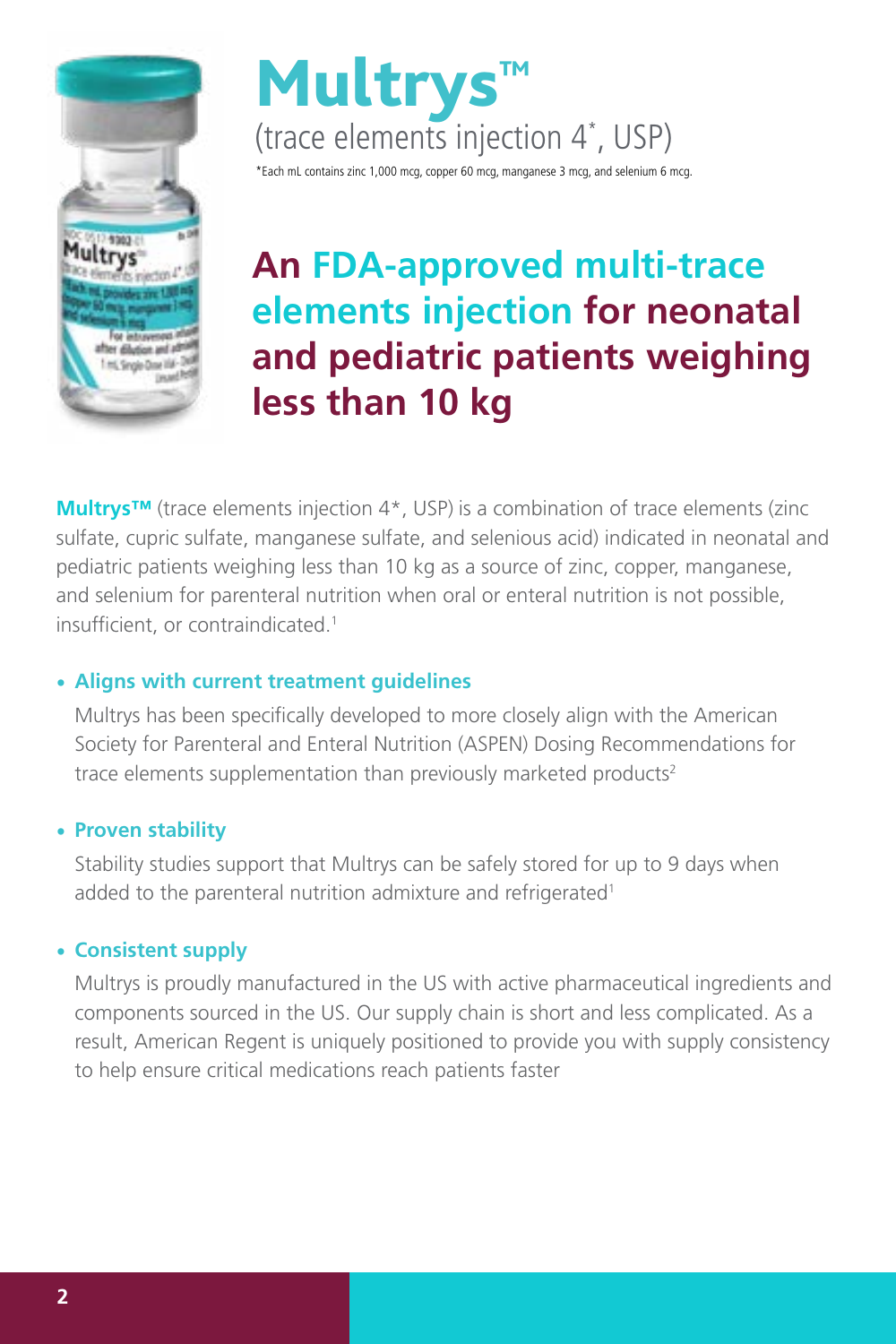Each single-dose vial contains 1 mL. Each mL contains zinc 1,000 mcg, copper 60 mcg, manganese 3 mcg, and selenium 6 mcg.

## **For pediatric patients weighing 0.4 kg to 0.59 kg**

- The recommended dosage of Multrys is 0.2 mL **every other day**
- Daily supplementation of zinc, copper, and selenium will be needed to meet daily requirements (please see Table 2)

## **For pediatric patients weighing 0.6 kg to less than 10 kg**

- The recommended dosage of Multrys is 0.3 mL/kg/day rounded to the nearest 0.1 mL for up to a maximum of 1 mL **per day**
- The recommended volume of Multrys to be added to parenteral nutrition ranges from 0.2 mL per day to 1 mL **per day** based on body weight (please see Table 1)

#### **Table 1. Recommended daily volume of Multrys and corresponding amount of each trace element (mcg)**

| <b>Body weight</b> | <b>Recommended</b><br>daily volume | Amount of trace elements provided by the<br>corresponding Multrys volume |              |                    |                          |
|--------------------|------------------------------------|--------------------------------------------------------------------------|--------------|--------------------|--------------------------|
|                    |                                    | Zinc (mcg)                                                               | Copper (mcg) | Manganese<br>(mcg) | <b>Selenium</b><br>(mcg) |
| 0.6 kg to 0.8 kg   | $0.2$ mL                           | 200 mcg                                                                  | 12 mcg       | $0.6$ mcg          | $1.2 \text{ mcq}$        |
| 0.9 kg to 1.1 kg   | $0.3$ mL                           | 300 mcg                                                                  | 18 mcg       | $0.9$ mcg          | $1.8$ mcg                |
| 1.2 kg to 1.4 kg   | $0.4$ mL                           | 400 mcg                                                                  | 24 mcg       | $1.2 \text{ mca}$  | $2.4 \text{ mca}$        |
| 1.5 kg to 1.7 kg   | $0.5$ mL                           | 500 mcg                                                                  | 30 mcg       | $1.5 \text{ mca}$  | 3 mcg                    |
| 1.8 kg to $2$ kg   | $0.6$ mL                           | 600 mcg                                                                  | 36 mcg       | $1.8$ mcg          | 3.6 mcg                  |
| 2.1 kg to 2.3 kg   | $0.7$ mL                           | 700 mcg                                                                  | 42 mcg       | $2.1 \text{ mca}$  | $4.2 \text{ mca}$        |
| 2.4 kg to 2.6 kg   | $0.8$ mL                           | 800 mcg                                                                  | 48 mcg       | $2.4 \text{ mcg}$  | 4.8 mcg                  |
| 2.7 kg to 2.9 kg   | $0.9$ mL                           | 900 mcg                                                                  | 54 mcg       | $2.7$ mcg          | 5.4 mcg                  |
| 3 kg to 9.9 kg     | 1 mL                               | 1,000 mcg                                                                | 60 mcg       | 3 mcg              | 6 mcg                    |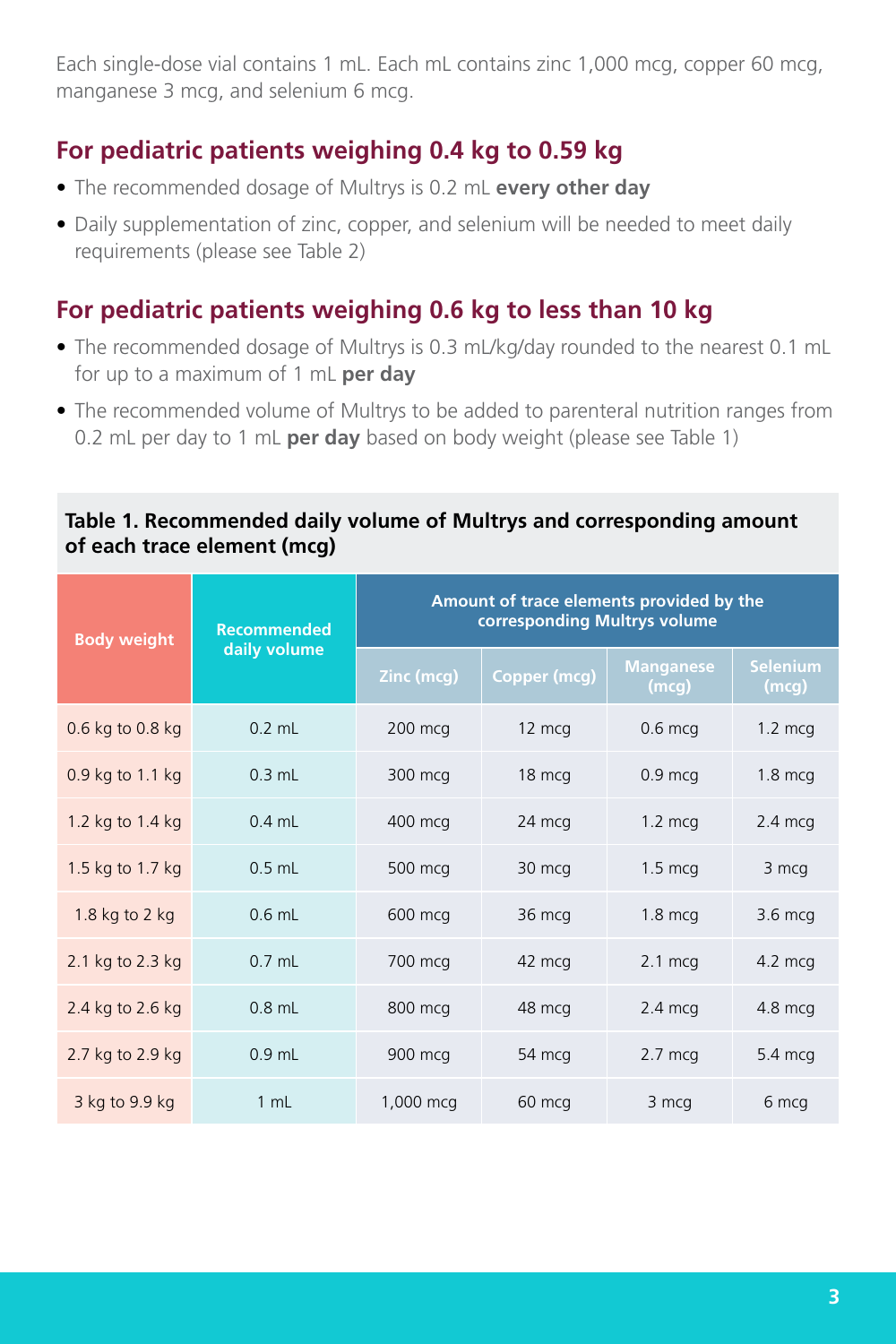## **Additional trace elements supplementation with Multrys™ (trace elements injection 4\*, USP)**

\*Each mL contains zinc 1,000 mcg, copper 60 mcg, manganese 3 mcg, and selenium 6 mcg.

Multrys is recommended only for pediatric patients who require supplementation with all 4 of the individual trace elements (ie, zinc, copper, manganese, and selenium).

• To determine the additional amount of supplementation needed, compare the calculated daily recommended dosage based on the body weight of the patient to the amount of each trace element provided by Multrys and enteral nutrition sources

## **Table 2. Daily requirement for trace elements supplementation for pediatric patients**

| <b>Trace elements</b> | Patient weight (kg) | Daily requirement <sup>†</sup> |  |
|-----------------------|---------------------|--------------------------------|--|
|                       | Less than 3 kg      | 400 mcg/kg/day                 |  |
| <b>Zinc</b>           | $3$ kg to 5 kg      | 250 mcg/kg/day                 |  |
|                       | 5 kg to 10 kg       | 100 mcg/kg/day                 |  |
| Copper                |                     | 20 mcg/kg/day                  |  |
| Selenium              |                     | 2 mcg/kg/day                   |  |
| Manganese $*$         |                     | 1 mcg/kg/day                   |  |

† Multrys is not recommended for pediatric patients who may require a lower dosage of 1 or more of these individual trace elements.

‡ Avoid additional manganese supplementation with Multrys use. Accumulation of manganese in the brain can occur with long-term administration with higher than the recommended dosage of 1 mcg/kg/day. Please see Warnings and Precautions in the [Full Prescribing Information.](https://americanregent.com/media/3158/ref-1835_multrys-insert-in9302-rev-6-2021.pdf)

## **For pediatric patients weighing less than 3 kg, Multrys does not provide the recommended daily dosage of zinc**

• Zinc: For patients weighing less than 3 kg, add Zinc Sulfate to provide total daily recommended dose of 400 mcg/kg/day using parenteral and/or enteral routes of administration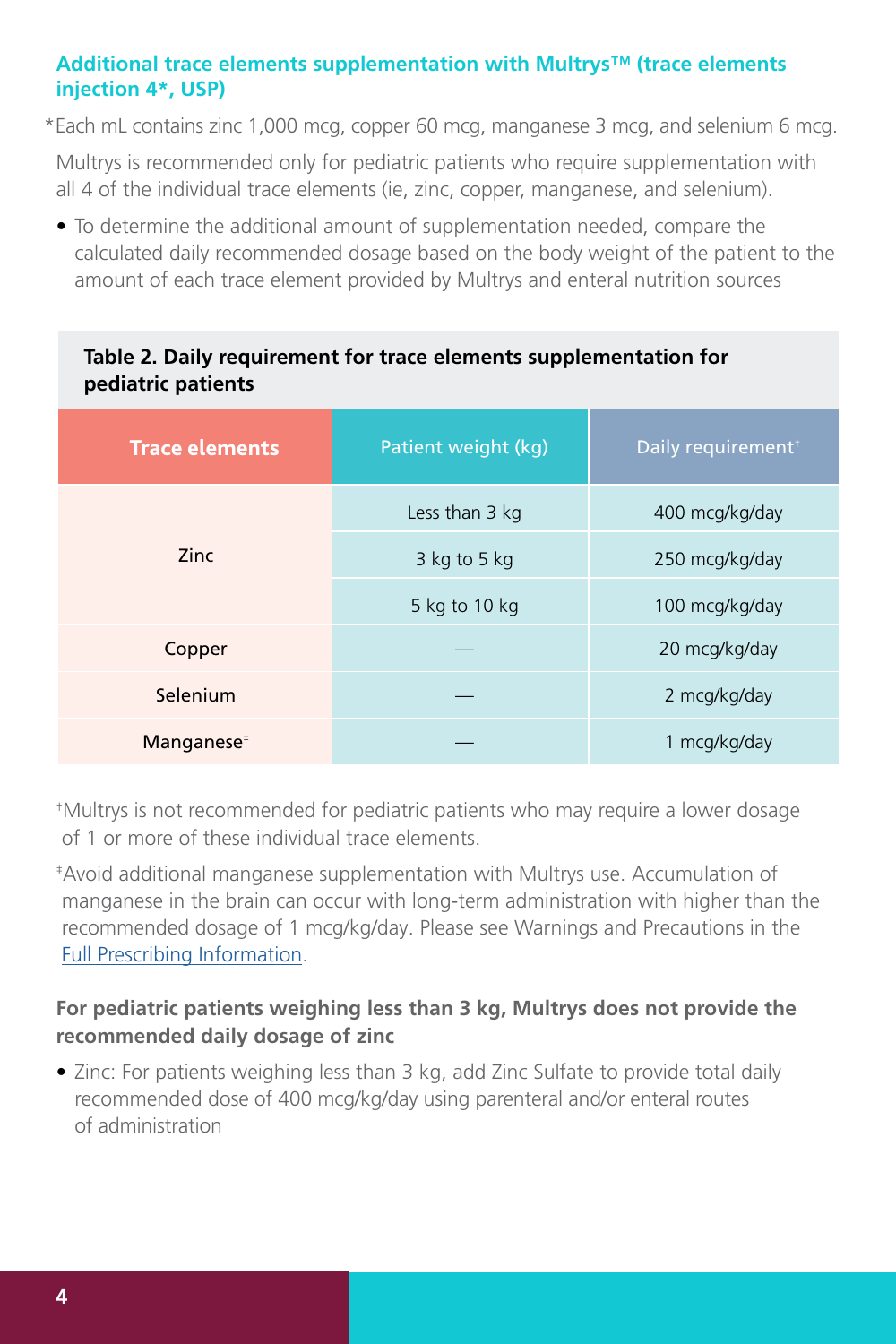## **For pediatric patients weighing 0.4 kg to 0.59 kg and 4 kg to 9.9 kg, Multrys does not provide the recommended daily dosage of copper or selenium**

- Copper: For patients weighing 0.4 to 0.59 kg or 4 kg to 9.9 kg, add Cupric Chloride to provide total daily recommended dose of 20 mcg/kg/day using parenteral and/or enteral routes of administration
- Selenium: For patients weighing 0.4 to 0.59 kg or 4 kg to 9.9 kg, add Selenious Acid to provide total daily recommended dose of 2 mcg/kg/day using parenteral and/or enteral routes of administration

## **Monitoring**

• Monitor zinc, copper, and selenium serum concentrations, whole blood manganese concentrations, fluid and electrolyte status, serum osmolarity, blood glucose, liver and kidney function, blood count, and coagulation parameters. For patients with cholestasis or cirrhosis, monitor hepatic and biliary function during long-term administration of Multrys

Multrys is contraindicated in patients with hypersensitivity to zinc or copper. The following adverse reactions were identified in clinical studies or post-marketing reports: Neurologic toxicity with manganese, hepatic accumulation of copper and manganese, and hypersensitivity reactions with zinc and copper.

## **Administration information**

Multrys is supplied as a single-dose vial for *admixture use* only. Prior to administration, Multrys *must be transferred to a separate parenteral nutrition container*, diluted, and used as an admixture in parenteral nutrition solution.

The final parenteral nutrition solution is for intravenous infusion into a central or peripheral vein. The choice of a central or peripheral venous route should depend on the osmolarity of the final infusate. Solutions with osmolarity of 900 mOsmol/L or greater must be infused through a central catheter.

## **Intrinsic values for automated compounding devices for parenteral nutrition (PN) preparations**

| Intrinsic value         | <b>Multrys</b> |  |
|-------------------------|----------------|--|
| <b>Osmolarity</b>       | 39 mOsmol/L    |  |
| <b>Specific gravity</b> | $1.004$ (g/mL) |  |
| pH range                | $1.5 - 3.5$    |  |

**For complete information, including dosing and administration, please see the [Full Prescribing Information](https://americanregent.com/media/3158/ref-1835_multrys-insert-in9302-rev-6-2021.pdf).**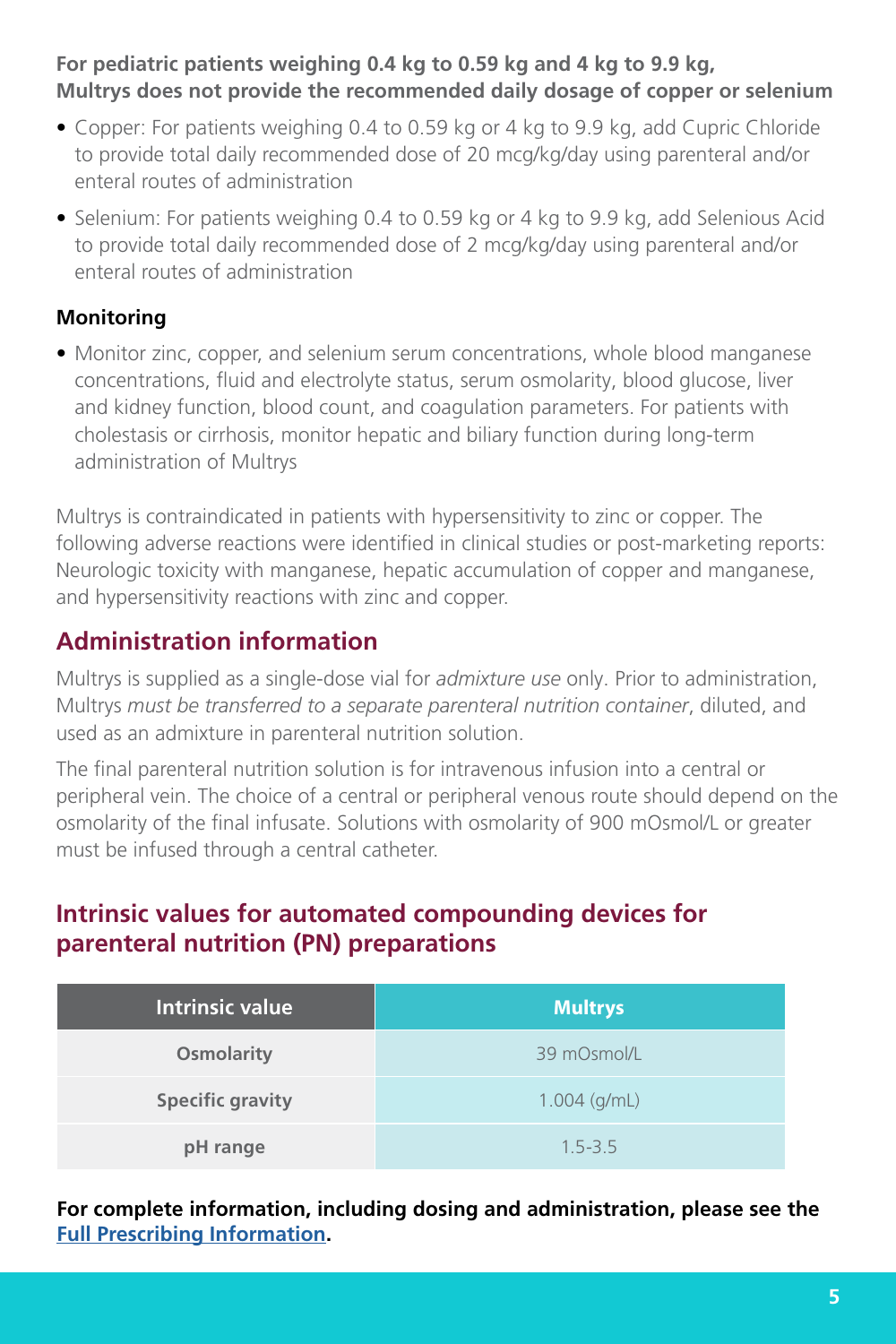

\*Each mL contains zinc 1,000 mcg, copper 60 mcg, manganese 3 mcg, and selenium 6 mcg.

## **For intravenous use**

## **INDICATIONS AND USAGE**

Multrys is a combination of trace elements (zinc sulfate, cupric sulfate, manganese sulfate, and selenious acid) indicated in neonatal and pediatric patients weighing less than 10 kg as a source of zinc, copper, manganese, and selenium for parenteral nutrition when oral or enteral nutrition is not possible, insufficient, or contraindicated.

## **IMPORTANT SAFETY INFORMATION**

## **DOSING AND ADMINISTRATION Important Administration Information**

Multrys is supplied as a single-dose vial. Prior to administration, Multrys *must be transferred to a separate parenteral nutrition container*, diluted, and used as an admixture in parenteral nutrition solution.

## **Overview of Dosing**

Prior to administration of parenteral nutrition solution containing Multrys, correct severe fluid, electrolyte and acid-base disorders. It is recommended only for patients who require supplementation with all four of the individual trace elements (zinc, copper, manganese and selenium). Multrys is not recommended for patients who may require a lower dosage of one or more of the individual trace elements. Avoid additional manganese supplementation with Multrys use.

## **CONTRAINDICATIONS**

Contraindicated in patients with hypersensitivity to zinc or copper.

## **WARNINGS AND PRECAUTIONS**

**Pulmonary Embolism due to Pulmonary Vascular Precipitates:** If signs of pulmonary distress occur, stop the parenteral nutrition infusion and initiate a medical evaluation.

**Vein Damage and Thrombosis:** Solution with an osmolarity of 900 mOsmol/L or greater must be infused through a central catheter.

**Neurologic Toxicity with Manganese:** Monitor for clinical signs and symptoms of neurotoxicity, whole blood manganese concentrations, and liver function tests. Discontinue Multrys and consider brain magnetic resonance imaging (MRI) if toxicity is suspected. Monitor patients for cholestasis or other biliary liver disease.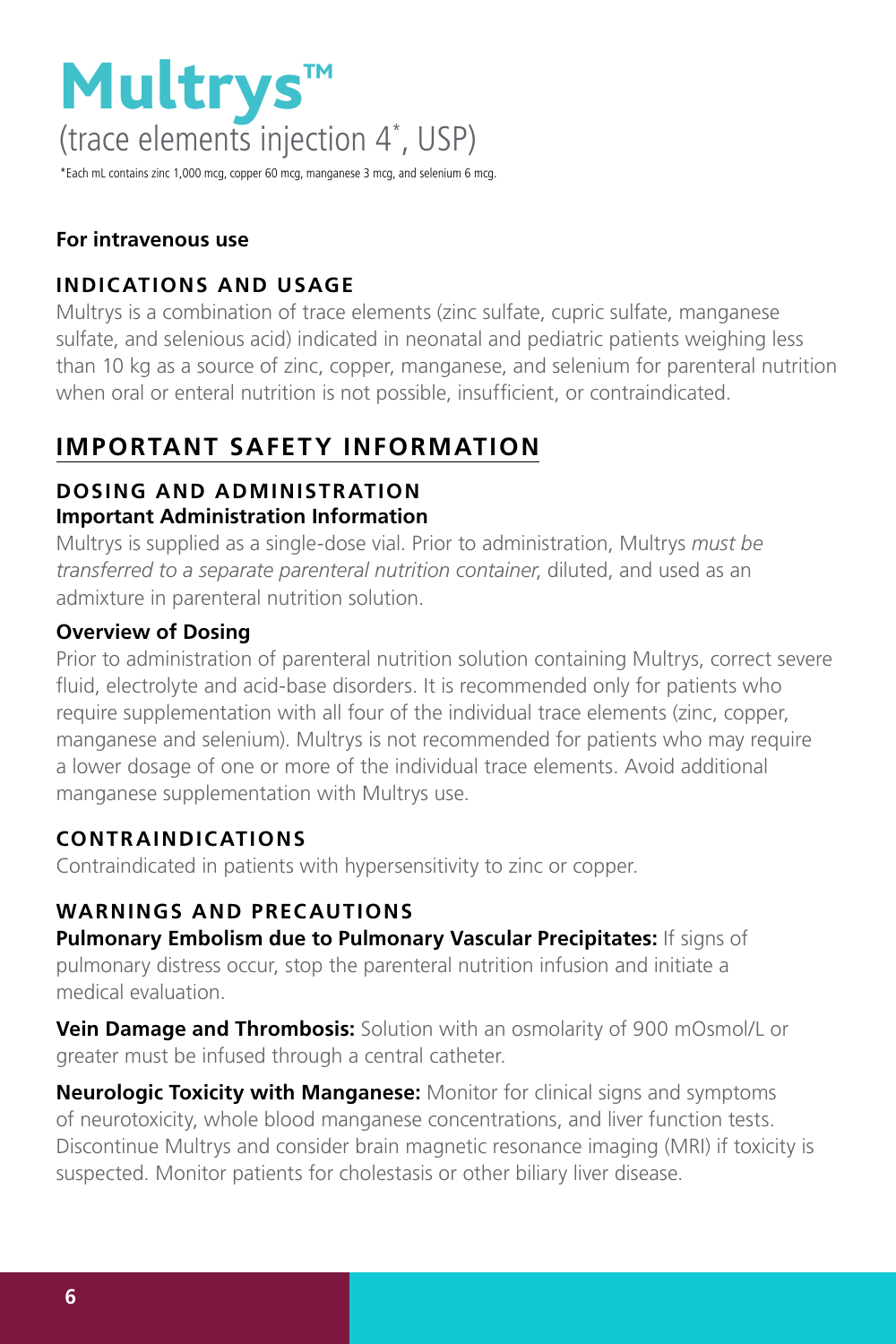**Hepatic Accumulation of Copper and Manganese:** Assess for development of hepatic accumulation. Monitor concentrations of copper and manganese in patients with cholestasis or cirrhosis.

**Aluminum Toxicity:** Multrys contains aluminum that may be toxic. Patients with renal impairment and preterm infants, including preterm neonates, are particularly at risk.

**Monitoring and Laboratory Tests:** Monitor blood zinc, copper and selenium serum concentrations, whole blood manganese concentration, fluid and electrolyte status, serum osmolarity, blood glucose, liver and kidney function, blood count, and coagulation parameters.

**Hypersensitivity Reactions with Zinc and Copper:** If hypersensitivity reactions occur, discontinue and initiate appropriate medical treatment.

## **ADVERSE REACTIONS**

The following adverse reactions were identified in clinical studies or post-marketing reports:

- Neurologic toxicity with manganese
- Hepatic accumulation of copper and manganese
- Hypersensitivity reactions with zinc and copper

### **OVERDOSAGE**

There are reports on overdosage in the literature for the individual trace elements.

**For additional safety information, please see [Full Prescribing Information.](https://americanregent.com/media/3158/ref-1835_multrys-insert-in9302-rev-6-2021.pdf)**

**You are encouraged to report Adverse Drug Events to American Regent Inc. at 1-800-734-9236, or to the FDA by visiting [www.fda.gov/medwatch](https://www.fda.gov/safety/medwatch-fda-safety-information-and-adverse-event-reporting-program) or by calling 1-800-FDA-1088.**

REF-1826 6/2021